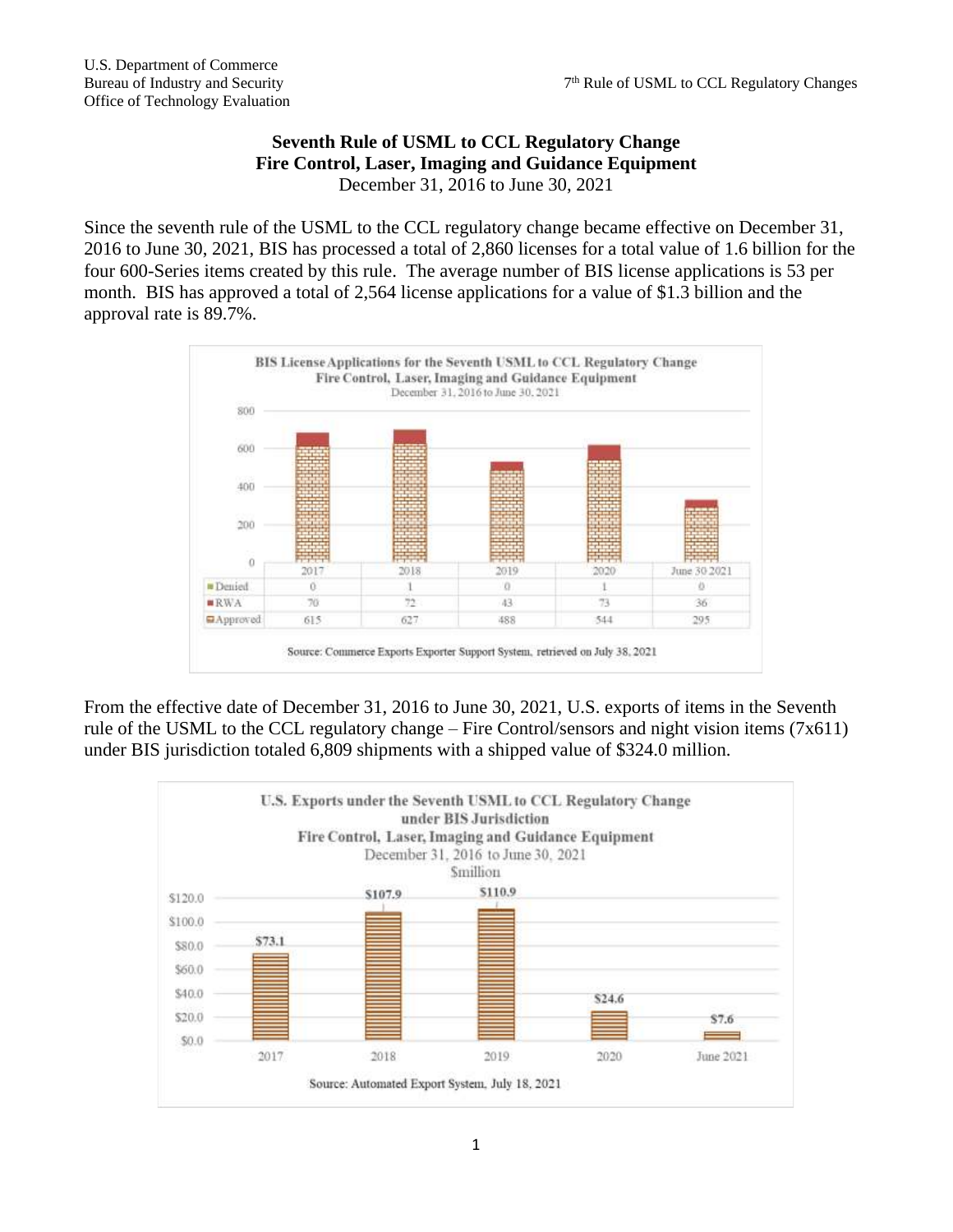| The Seventh USML to CCL Regulatory Change<br><b>Fire Control, Sensors and Night Vision</b> |                |                |                         |                  |
|--------------------------------------------------------------------------------------------|----------------|----------------|-------------------------|------------------|
| Top 15 Destinations of U.S. Exports under BIS Jurisdiction by Value                        |                |                |                         |                  |
| December 31, 2016 to June 30, 2021                                                         |                |                |                         |                  |
|                                                                                            |                | % of Total     | Value                   |                  |
| Country                                                                                    | Shipment Count | Shipment Count | <i><b>\$million</b></i> | % of Total Value |
| Japan                                                                                      | 396            | 5.8%           | \$70.9                  | 21.9%            |
| United Kingdom                                                                             | 1,463          | 21.5%          | \$36.5                  | 11.3%            |
| South Korea                                                                                | 550            | 8.1%           | \$29.2                  | 9.0%             |
| Canada                                                                                     | 709            | 10.4%          | \$16.7                  | 5.2%             |
| India                                                                                      | 38             | 0.6%           | \$15.1                  | 4.7%             |
| <b>United Arab Emirates</b>                                                                | 224            | 3.3%           | \$13.4                  | 4.1%             |
| France                                                                                     | 233            | 3.4%           | \$13.1                  | 4.1%             |
| Germany                                                                                    | 334            | 4.9%           | \$12.9                  | 4.0%             |
| Israel                                                                                     | 228            | 3.3%           | \$11.5                  | 3.5%             |
| Italy                                                                                      | 148            | 2.2%           | \$10.5                  | 3.3%             |
| Australia                                                                                  | 293            | 4.3%           | \$8.3                   | 2.6%             |
| Saudi Arabia                                                                               | 117            | 1.7%           | \$6.4                   | 2.0%             |
| Oatar                                                                                      | 21             | 0.3%           | \$5.2                   | 1.6%             |
| Afghanistan                                                                                | 116            | 1.7%           | \$4.7                   | 1.5%             |
| Sweden                                                                                     | 243            | 3.6%           | \$4.5                   | 1.4%             |
| <b>Top 10 Total</b>                                                                        | 5,113          |                | \$259.1                 | 80.0%            |
| Top 10 Total/                                                                              |                |                |                         |                  |
| <b>Grand Total</b>                                                                         |                | 75.1%          |                         | 80.0%            |
| <b>Grand Total</b>                                                                         | 6,809          |                | \$324.0                 |                  |
| Source: Automated Export System, July 25, 2021                                             |                |                |                         |                  |